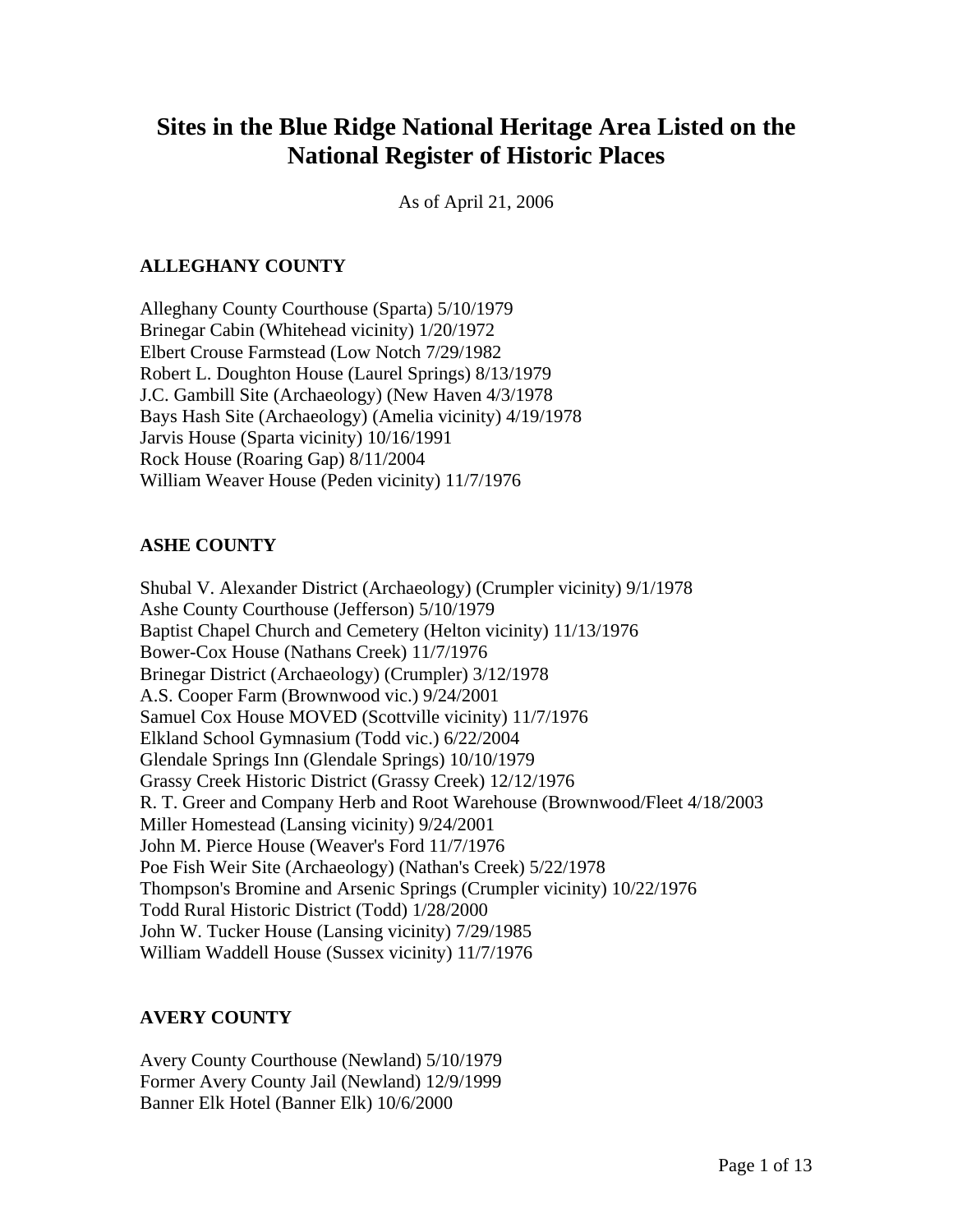Crossnore Presbyterian Church (Crossnore) 3/1/1996 Elk Park Elementary School (Elk Park) 12/16/2005 Linville Historic District (Linville) 3/7/1979 Weaving Room at Crossnore (Crossnore) 4/25/2001 Ray Wiseman House (Altamont) 11/29/1996

#### **BUNCOMBE COUNTY**

Judge Junius Adams House (Biltmore Forest) 10/5/2001 Alexander Inn (Swannanoa 5/31/1984 Mrs. Minnie Alexander Cottage (Asheville) 12/21/1989 All Souls Episcopal Church and Parish House (BV MRN) (Asheville) 11/15/1979 Arcade Building (Grove Arcade) (Asheville) 5/19/1976 Asheville City Hall (Asheville) 11/7/1976 Asheville High School (Asheville) 4/26/1996 Asheville School (Asheville vic.) 6/3/1996 Asheville Transfer and Storage Company Building (AD MRN) (Asheville) 4/26/1979 B & B Motor Company Building (AD MRN) (Asheville) 4/26/1979 Clarence Barker Memorial Hospital (BV MRN) (Asheville) 11/15/1979 Battery Park Hotel (Asheville) 7/14/1977 Bent Creek Campus, App. Forest Experiment Station (Federal) (Asheville, NC 4/29/1993 Bent Creek Campus,App. Forest Experiment Station(decrease) (Asheville) 12/30/1996 Biltmore Shoe Store (BV MRN) (Asheville) 11/15/1979 Biltmore Hospital (Asheville) 9/1/2005 Biltmore Estate (Asheville) 10/15/1966 130-132 Biltmore Avenue (AD MRN) (Asheville) 4/26/1979 134-136 Biltmore Avenue (AD MRN) (Asheville) 4/26/1979 140 Biltmore Avenue (AD MRN) (Asheville) 4/26/1979 Biltmore Avenue Amendment to Downtown Asheville HD (Asheville) 5/25/1989 Biltmore Estate Boundary Reduction/Additional Documentation (Asheville) 4/5/2005 Biltmore Estate Office (BV MRN) (Asheville) 11/15/1979 Biltmore Hardware Building (Asheville) 8/21/2003 Biltmore Industries (Asheville) 2/1/1980 Biltmore Village Cottages (BV MRN) (Asheville) 11/15/1979 Biltmore Village Cottage District (BV MRN) (Asheville) 11/15/1979 Biltmore Village Commercial Buildings (BV MRN) (Asheville) 11/15/1979 Biltmore-Oteen Bank Building (BV MRN) (Asheville) 11/15/1979 Black Mountain College Historic District (Black Mountain 10/5/1982 Black Mountain Downtown Historic District (Black Mountain) 6/2/2004 Bledsoe Building (Asheville) 4/18/2003 Blue Ridge Assembly Historic District (Black Mountain 9/17/1979 William E. Breese, Sr. House (Cedar Crest) (Asheville) 4/28/1980 Brigman-Chambers House (Reems Creek 6/2/2004 Broadway Market Building (Asheville) 9/1/2005 William Jennings Bryan House (Asheville) 6/23/1983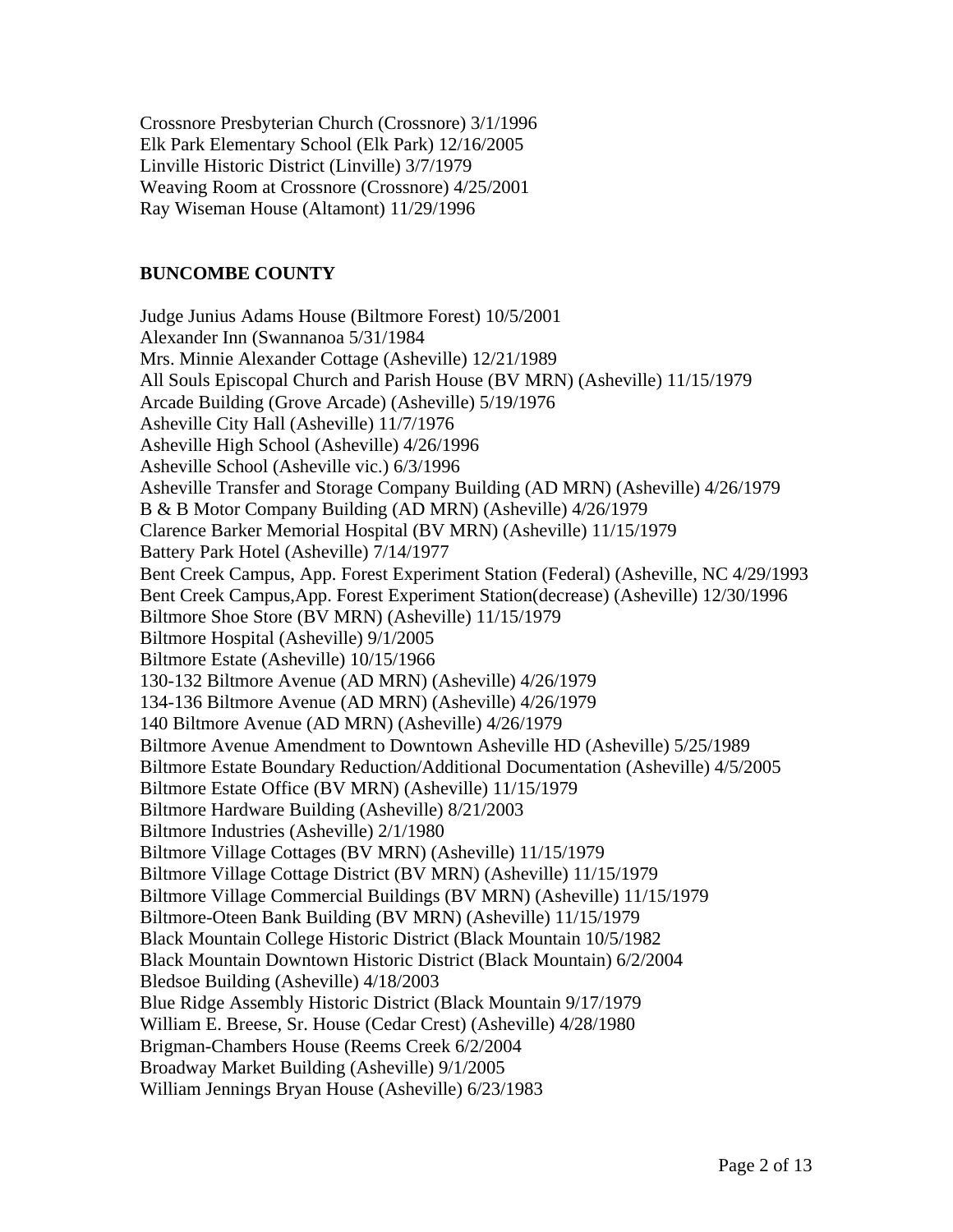Buncombe County Courthouse (Asheville) 5/10/1979 (former) Buncombe County Boys' Training School (Asheville) 9/30/1997 Camp Academy (Leicester vicinity) 9/19/1985 William Nelson Camp, Jr. House (Fairview) 12/17/1998 Carter-Swain House (Democrat vicinity) 7/2/1987 Chestnut Hill Historic District (Asheville) 3/17/1983 Church of St. Lawrence (Asheville) 3/24/1978 Church of the Redeemer (Asheville) 9/19/1985 Claxton School (Asheville) 6/4/1992 Clingman Avenue Historic District (Asheville) 6/9/2004 Conabeer Chrysler Building (AD MRN) (Asheville) 4/26/1979 Demens-Rumbaugh-Crawley House (Asheville) 6/1/1982 Downtown Asheville Historic District (AD MRN) (Asheville) 4/26/1979 Eliada Home (West Asheville) 4/22/1993 Joseph Eller House (Weaverville 8/11/2004 Douglas Ellington House (Asheville) 10/16/1986 Engadine (Candler vicinity) 9/24/2001 Fire Station Number 4 (Asheville) 4/6/2000 First Baptist Church (Asheville) 7/13/1976 Grove Park Inn (Asheville) 4/3/1973 Grove Park Historic District (Asheville) 4/13/1989 Rafael Guastavino, Sr. Estate (Black Mountain 7/13/1989 Gunston Hall (Asheville) 10/24/1991 In The Oaks (Black Mountain) 4/10/1991 Thomas Jarrett House (Asheville) 1/21/1994 Kenilworth Inn (Asheville) 12/31/2001 Kimberly Amendment to Grove Park Historic District (Asheville) 12/18/1990 John A. Lanning House (Asheville vicinity) 9/23/1982 E.D. Latta Nurses' Residence (AD MRN) (Asheville) 4/26/1979 The Manor and Cottages (Asheville) 1/26/1978 Dr. Cicero M. McCracken House (Fairview) 9/1/1995 McGeahy Building (BV MRN) (Asheville) 11/15/1979 George A. Mears House (AD MRN) (Asheville) 4/26/1979 Montford Area Historic District (Asheville) 11/25/1977 Municipal Golf Course (Asheville) 4/20/2005 N.C. Electric Power Co. Generating Plant (Woodfin) 6/25/1999 Oteen Veterans Administration Hospital Historic District (Asheville) 11/20/1985 Ottari Sanatarium (Asheville) 10/16/1986 Overlook (Seely's Castle) (Asheville) 10/22/1980 Ravenscroft School (Asheville) 12/12/1978 Ravenscroft Amendment to Downtown Asheville HD (Asheville) 8/23/1990 Samuel Harrison Reed House (BV MRN) (Asheville) 11/15/1979 Reynolds House (Asheville) 9/13/1984 Dr. Carl V. Reynolds House (Albemarle Inn) (Asheville) 8/19/1982 Rice-Cornell-Brown House (Asheville vicinity) 12/24/1998 Richbourg Motors Building (AD MRN) (Asheville) 4/26/1979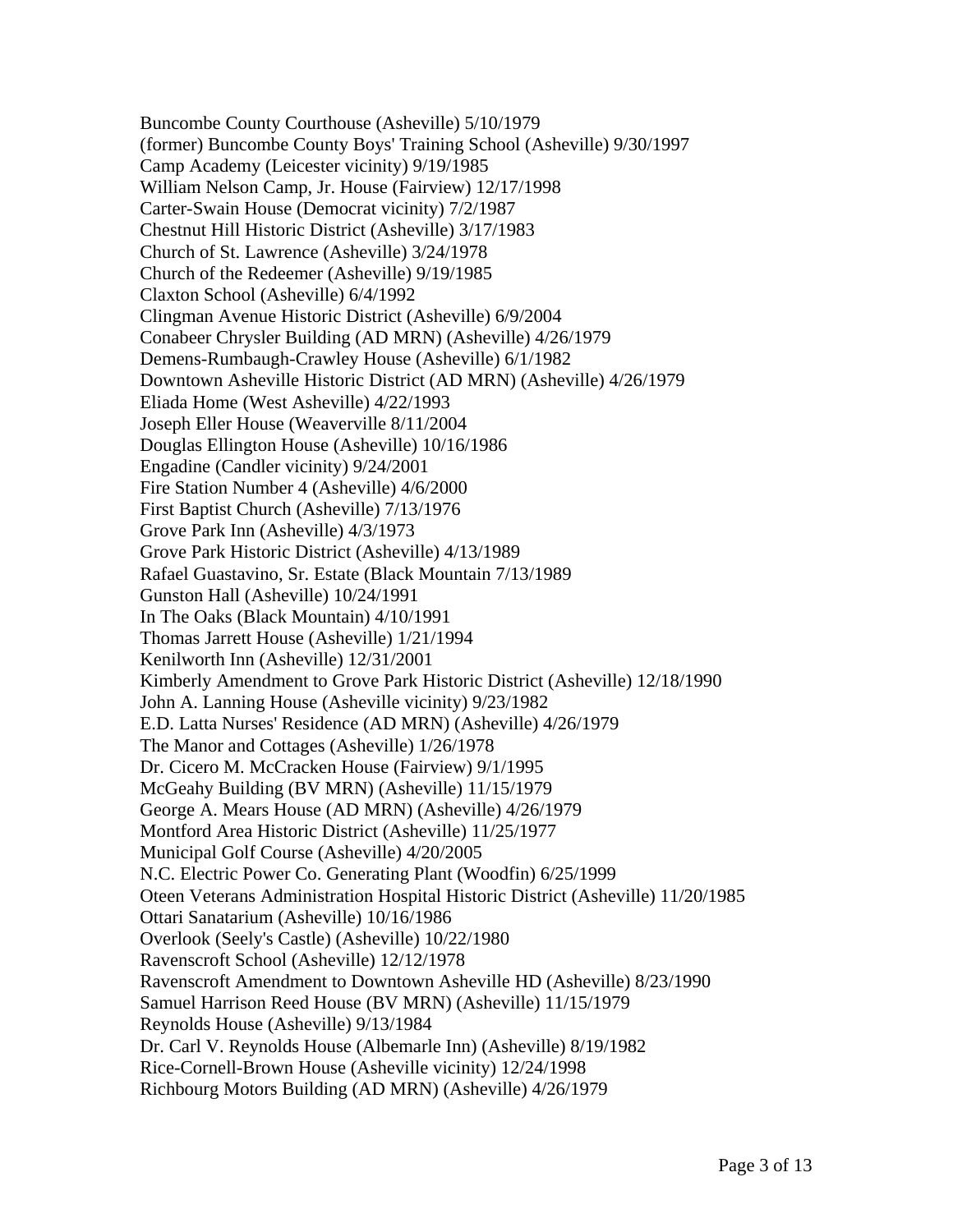Richmond Hill House (Asheville vicinity) 8/16/1977 S & W Cafeteria (Asheville) 3/28/1977 Saint Luke's Episcopal Church (Asheville) 9/30/1997 Saint Mary's Episcopal Church (Asheville) 12/23/1994 Saint Matthias Episcopal Church (Ashville) 5/10/1979 Sawyer Motor Company Building (AD MRN) (Asheville) 4/26/1979 Sherrill's Inn (Fairview vicinity) 4/16/1975 Whiteford G. Smith House (Asheville) 5/4/2005 Smith-McDowell House (Asheville) 8/1/1975 Southern Railway Passenger Depot (BV MRN) (Asheville) 11/15/1979 The Spinning Wheel (Asheville) 7/28/1999 Sunset Terrace Historic District (Asheville) 12/16/2005 Weaverville United Methodist Church (Weaverville) 3/1/1996 Thomas Wolfe House (Asheville) 11/11/1971 Young Men's Institute Building (YMI) (Asheville) 7/14/1977 Zealandia (Asheville) 3/14/1977

# **BURKE COUNTY**

Alphonso Calhoun Avery House (Morganton) 7/12/1984 Avery Avenue Historic District (Morganton) 11/9/1987 Avery Avenue School (Morganton) 11/9/1987 Bellevue (Morganton vicinity) 12/4/1973 Broughton Hospital Historic District (Morganton) 11/9/1987 Old Burke County Courthouse (Morganton) 4/17/1970 Creekside (Morganton vicinity) 2/1/1972 U.S.B. Dales Market (Morganton) 11/9/1987 Jean-Pierre Auguste Dalmas House (Valdese) 5/2/2002 Jacob Forney, Jr. House (Morganton vicinity) 10/14/1976 Gaither House (Morganton) 4/23/1976 Garrou Morganton Full-Fashioned Hosiery Mills (Morganton) 1/27/1999 Gaston Chapel (Morganton) 10/11/1984 Gilboa Methodist Church (Salem vicinity) 10/11/1984 Hunting Creek Railroad Bridge (Morganton) 11/9/1987 Jonesboro Historic District (Morganton) 11/9/1987 John Alexander Lackey House (Morganton) 11/9/1987 Magnolia Place (Morganton vicinity) 6/4/1973 Morganton Downtown Historic District (Morganton) 11/9/1987 Mountain View (Samuel Greenlee House) (Morganton) 10/11/1984 North Carolina School for the Deaf Historic District (Morganton) 4/20/1989 North Carolina School for the Deaf Main Building (Morganton) 12/12/1976 North Green Street-Bouchelle Street Historic District (Morganton) 11/9/1987 Quaker Meadows (Morganton vicinity) 10/3/1973 Quaker Meadows Cemetery (Morganton) 11/9/1987 Dr. Joseph Bennett Riddle House (Morganton) 12/20/1984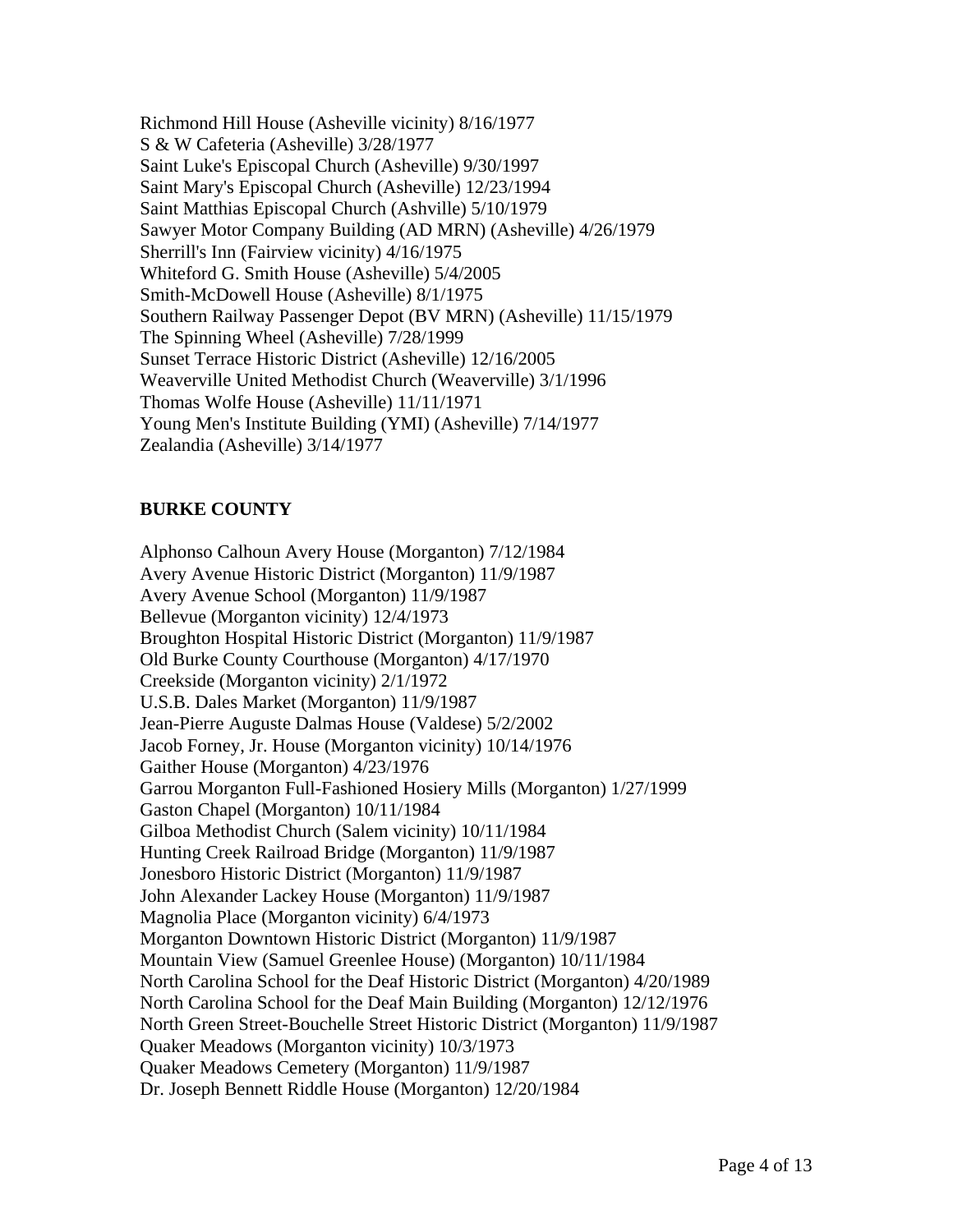Sloan-Throneburg Farm (Chesterfield 3/1/2002 South King Street Historic District (Morganton) 11/9/1987 Swan Ponds (Morganton vicinity) 4/24/1973 Franklin Pierce Tate House (Morganton) 5/21/1986 Tate (The Cedars) House (Morganton) 5/25/1973 Valdese Elementary School (Valdese) 10/25/1984 Waldensian Presbyterian Church (Valdese) 10/25/1984 West Union Street Historic District (Morganton) 11/9/1987 Western North Carolina Insane Asylum (Broughton Hospital) (Morganton) 10/5/1977 White Street-Valdese Avenue Historic District (Morganton) 11/9/1987

# **CALDWELL COUNTY**

Caldwell County Courthouse (Lenoir) 5/10/1979 Clover Hill (Patterson vicinity) 5/25/1973 Dula-Horton Cemetery (Grandin vic.) 9/2/2004 Fort Defiance (Patterson vicinity) 9/15/1970 The Fountain (Happy Valley vic.) 9/2/2004 William Hagler House (Grandin vicinity) 12/28/1982 Lenoir High School (Lenoir) 8/2/1990 Walter James Lenoir House (Yadkin Valley vic.) 9/2/2004 Mariah's Chapel (Legerwood vic.) 9/2/2004 Mary's Grove (Lenoir) 4/25/2001 Patterson School Historic District (Patterson) 12/22/2004 Edgar Allan Poe, Jr. House (Lenoir) 5/18/2001 Riverside (John L. Jones House) (Grandin vic.) 9/2/2004

# **CHEROKEE COUNTY**

John C. Campbell Folk School Historic District (Brasstown vicinity) 8/22/1983 Cherokee County Courthouse (Murphy) 5/10/1979 John Franklin Cobb House (Bell View vicinity) 10/11/1984 Robert Lafayette Cooper House (Murphy) 9/5/1990 Franklin Pierce Cover House (Andrews) 11/12/1982 First Baptist Church (Andrews) 9/14/2002 Harshaw Chapel and Cemetery (Murphy) 4/5/1984 Walker's Inn (Andrews) 8/19/1975

# **CLAY COUNTY**

Clay County Courthouse (Hayesville) 10/29/1975 John Covington Moore House (Tusquitee vicinity) 7/21/1983 Spikebuck Town Mound and Village Site (Archaeology) (Hayesville vicinity) 8/17/1982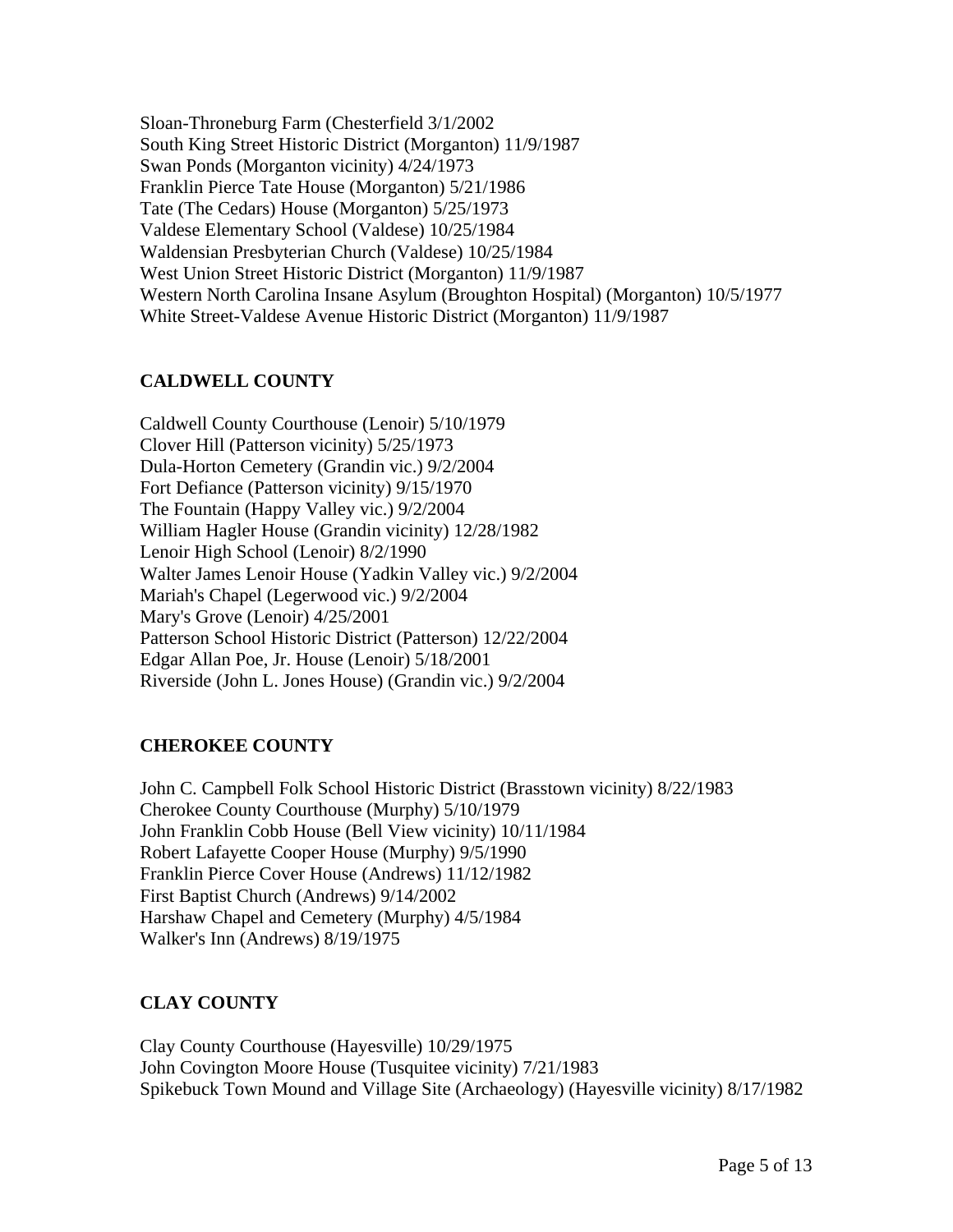#### **GRAHAM COUNTY**

Cheoah Hydroelectric Development (Tapoco vicinity) 5/21/2004 Charles Noden George House (Talulah Creek 4/5/1984 Santeetlah Hydroelectric Development (Robbinsville 5/21/2004 Snowbird Mountain Lodge (Robbinsville) 9/2/1993 Tapoco Lodge Historic District (Tapoco vicinity) 5/21/2004

#### **HAYWOOD COUNTY**

Boone-Withers House (Waynesville) 7/21/1983 Canton Main Street Historic District (Canton) 9/7/2005 (former) Citizens Bank and Trust Company Building (Waynesville) 3/14/1991 Colonial Theater (Canton) 3/15/2000 Davis Family House (Crabtree vicinity) 12/27/1996 Frog Level Historic District (Waynesville) 8/28/2003 James M. Gwyn House (Cruso vicinity) 7/12/1984 Haywood County Courthouse (Waynesville) 5/10/1979 Alden and Thomasene Howell House (Waynesville) 4/22/2003 Lambeth Inn (Lake Junaluska) 7/29/1982 Main Street Historic District (Waynesville) 12/16/2005 Masonic Hall (Waynesville) 6/9/1988 Mount Zion United Methodist Church (Crabtree vicinity) 2/5/1986 Patton Farm (Canton vicinity) 11/10/1980 Quinlan House ("Prospect Hill") (Waynesville) 9/7/2005 Clyde Ray, Sr. House (Waynesville) 10/22/1996 Shackford Hall (Lake Junaluska) 4/25/2001 Shelton House (Waynesville) 1/31/1979 Frank Smathers House (Waynesville) 7/10/1998 (former) United States Post Office Building (Waynesville) 3/14/1991 Dr. J. Howell Way House (Waynesville) 9/11/1980

#### **HENDERSON COUNTY**

Aloah Hotel (Hendersonville) 2/24/1989 Brookland (Flat Rock) 8/19/1982 Bryn Avon (Etowa vicinity) 4/9/1999 Camp Arrowhead (Tuxedo) 12/16/2005 The Cedars (Hendersonville) 2/24/1989 Chewning House (Hendersonville) 2/24/1989 Clarke-Hobbs-Davidson House (Hendersonville) 2/24/1989 Mary Mills Coxe House (Hendersonville) 8/26/1994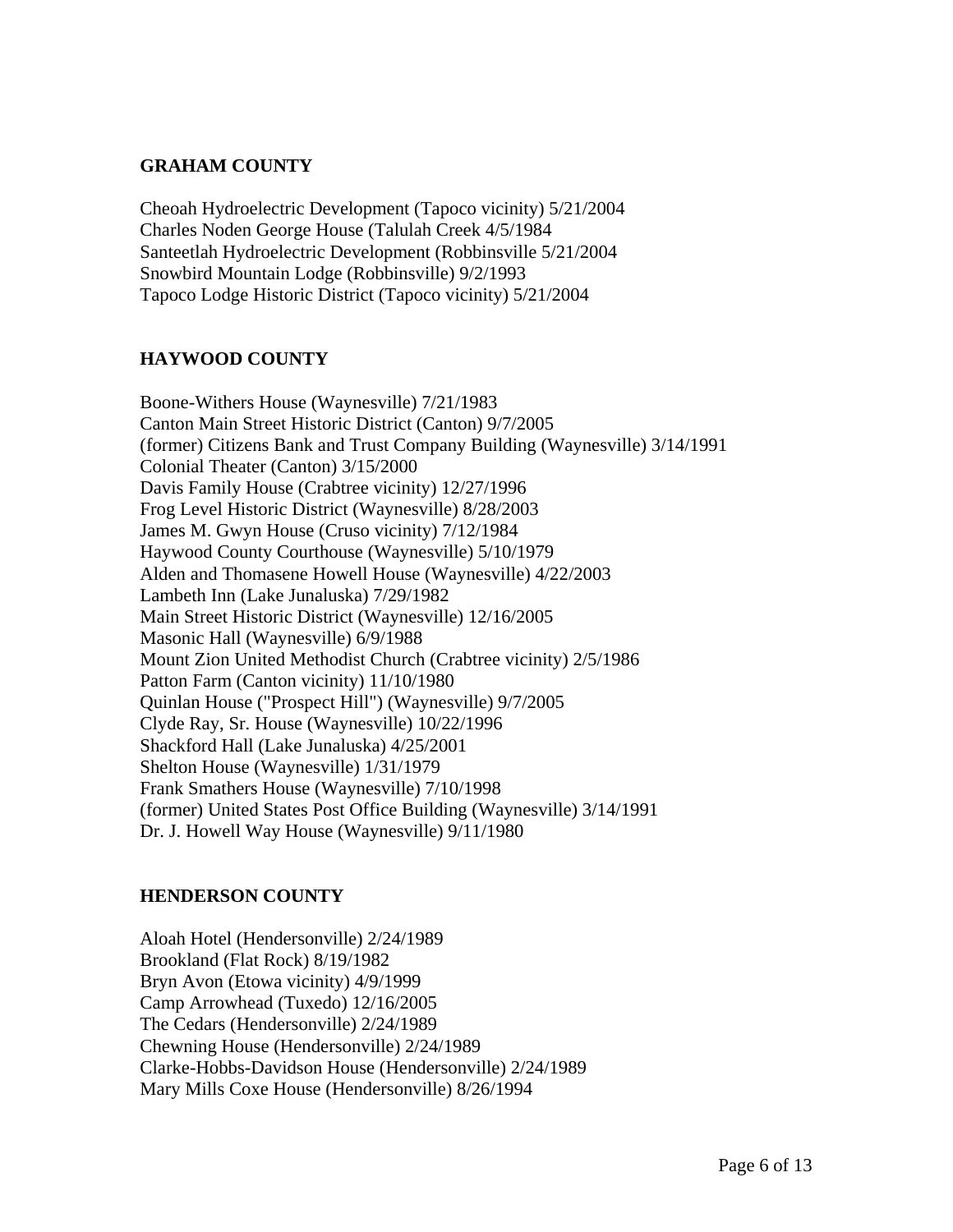Druid Hills Historic District (Hendersonville) 8/16/2000 Flat Rock Historic District (Flat Rock) 10/15/1973 Grey Hosiery Mill (Hendersonville) 10/6/2000 Henderson County Courthouse (Hendersonville) 5/10/1979 Hyman Heights/Mount Royal Historic District (Hendersonville) 2/16/2001 Kanuga Lake Historic District (Hendersonville 8/31/1995 King-Waldrop House (Hendersonville) 6/28/1989 Lenox Park Historic District (Hendersonville) 12/31/2002 Main Street Historic District (Hendersonville) 3/30/1989 The Meadows (Fletcher) 1/11/1980 Mills River Chapel (Mills River vicinity) 12/2/1988 Arthur W. Moore House (Hendersonville 1/4/2001 Moss-Johnson Farm (Hendersonville 2/10/1987 Reese House (Hendersonville) 6/2/1995 Rugby Grange (Flat Rock vicinity) 5/5/1987 Carl Sandburg Home National Historic Site (Connemara) (Flat Rock) 10/17/1968 Seventh Avenue Depot District (Hendersonville) 3/30/1989 Smith-Williams-Durham Boarding House (Hendersonville) 2/24/1989 Erle Stillwell House II (Hendersonville) 9/6/2002 Erle Stillwell House (Hendersonville) 11/20/2001 The Waverly (Hendersonville) 2/24/1989 West Side Historic District (Hendersonville) 12/31/2001

# **JACKSON COUNTY**

Backus Lodge (Lake Toxaway 6/9/1988 Balsam Mountain Inn (Balsam) 7/15/1982 Camp Merrie-Woode (Cashiers vicinity) 6/2/1995 Church of the Good Shepherd (Cashiers) 2/20/1986 Lucius Coleman Hall House (Webster) 3/8/1990 Elisha Calor Hedden House (Webster) 12/21/1989 High Hampton Inn Historic District (Cashiers vicinity) 9/26/1991 Dr. D. D. Hooper House and Office (Sylva) 4/21/2000 Jackson County Courthouse (Sylva) 5/10/1979 Walter E. Moore House (Webster) 2/23/1990 Mount Beulah Hotel (Jarrett Springs Hotel) (Dillsboro) 3/1/1984 Webster Baptist Church (Webster) 12/21/1989 Webster Methodist Church (Webster) 12/21/1989 Webster Rock School (Webster) 1/4/1990 Mordecai Zachary House (Cashiers vicinity) 12/31/1998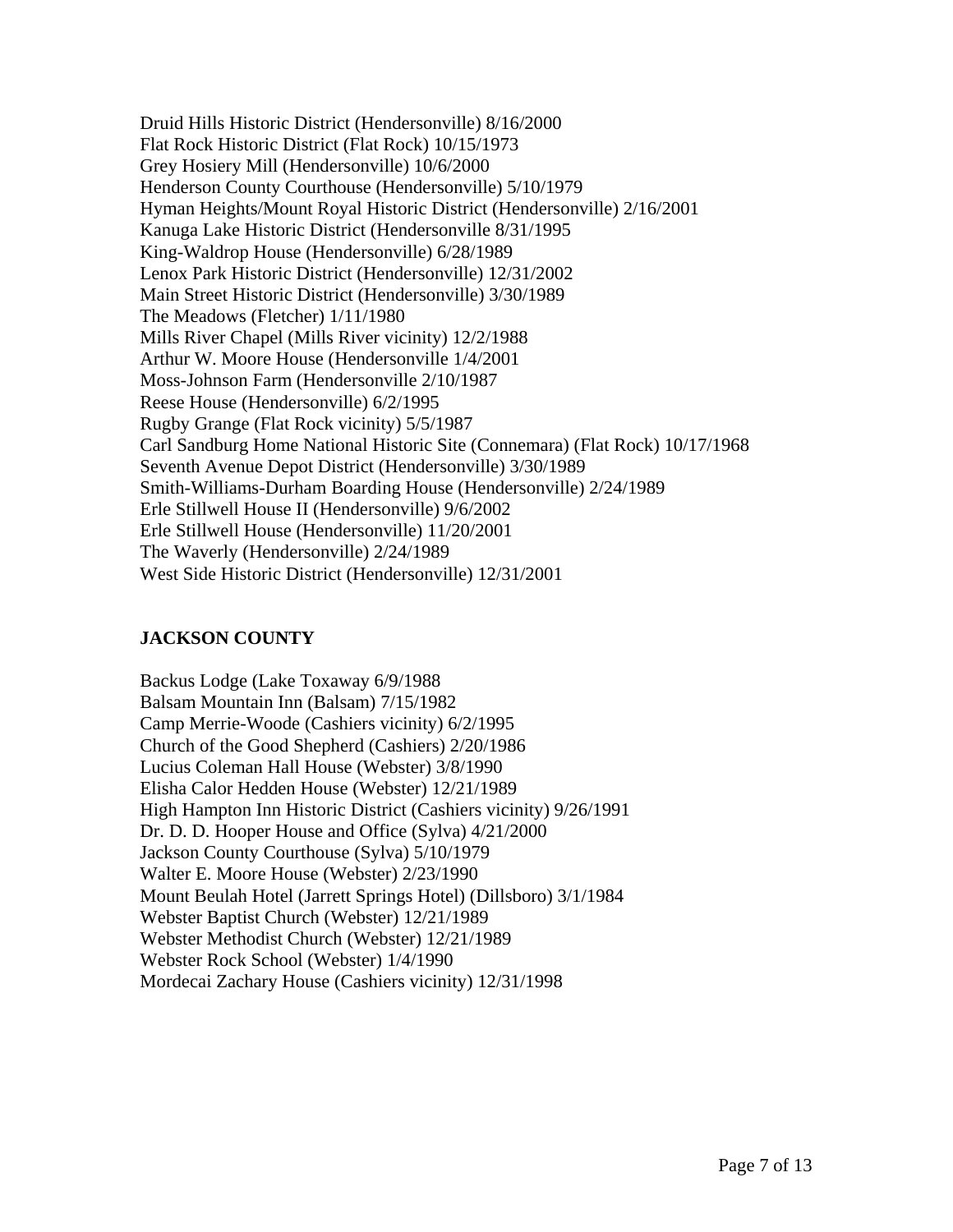#### **MACON COUNTY**

Baldwin-Coker Cottage (Highlands) 5/9/2003 Dr. Alexander C. Brabson House (Otto vicinity) 8/23/1990 Albert Swain Bryson House (Franklin) 12/20/1984 Cabin Ben House (Highlands) 4/22/2003 Cabin Ben House Additional Documentation (Highlands) 1/26/2006 Church of the Incarnation (Highlands) 5/16/1996 Cowee Mound and Village Site (Archaeology) (Wests Mill) 1/18/1973 Cowee-West's Mill Historic District (Franklin vicinity) 1/11/2001 Edwards Hotel (Central House) (Highlands) 11/20/1992 First Presbyterian Church (Highlands) 8/22/1996 Franklin Presbyterian Church (Franklin) 2/5/1987 Franklin Terrace Hotel (Franklin) 7/29/1982 Glen Choga Lodge (Aquone vicinity) 4/23/1996 Highlands Inn (Highlands) 12/18/1990 Nequasee (Archaeology) (Franklin) 11/26/1980 Pendergrass Building (Franklin) 9/26/1991 Playmore/Bowery Road Historic District (Highlands) 3/27/2002 Saint Agnes Church (Franklin) 6/4/1987 Satulah Mountain Historic District (Highlands) 10/8/1995 Jesse R. Siler House (Franklin) 4/29/1982 Wilson Log House (Highlands vic.) 5/20/1998

# **MADISON COUNTY**

(former) Bank of French Broad (Marshall) 6/10/2004 California Creek Missionary Baptist Church (Mars Hill vicinity) 7/12/1984 Dorland Memorial Presbyterian Church (Hot Springs) 7/24/1986 Madison County Courthouse (Marshall) 5/10/1979 Mars Hill High School (Mars Hill) 9/7/2005 Thomas J. Murray Farmstead (Mars Hill vicinity) 6/1/2005 Henry Ottinger House (Hot Springs 3/6/1986 Sunnybank (Hot Springs) 5/23/1980 James H. White House (Marshall) 12/21/1989 Jeff White House (Marshall vicinity) 6/5/1975

# **MCDOWELL COUNTY**

Welsford Parker Artz (Catawba Hill) House (Old Fort) 8/23/1990 Carson House (Marion vicinity) 9/15/1970 Depot Historic District (Marion) 3/28/1991 First Presbyterian Church (Marion) 3/28/1991 Albertus Ledbetter House (Montford Cove 1/4/2001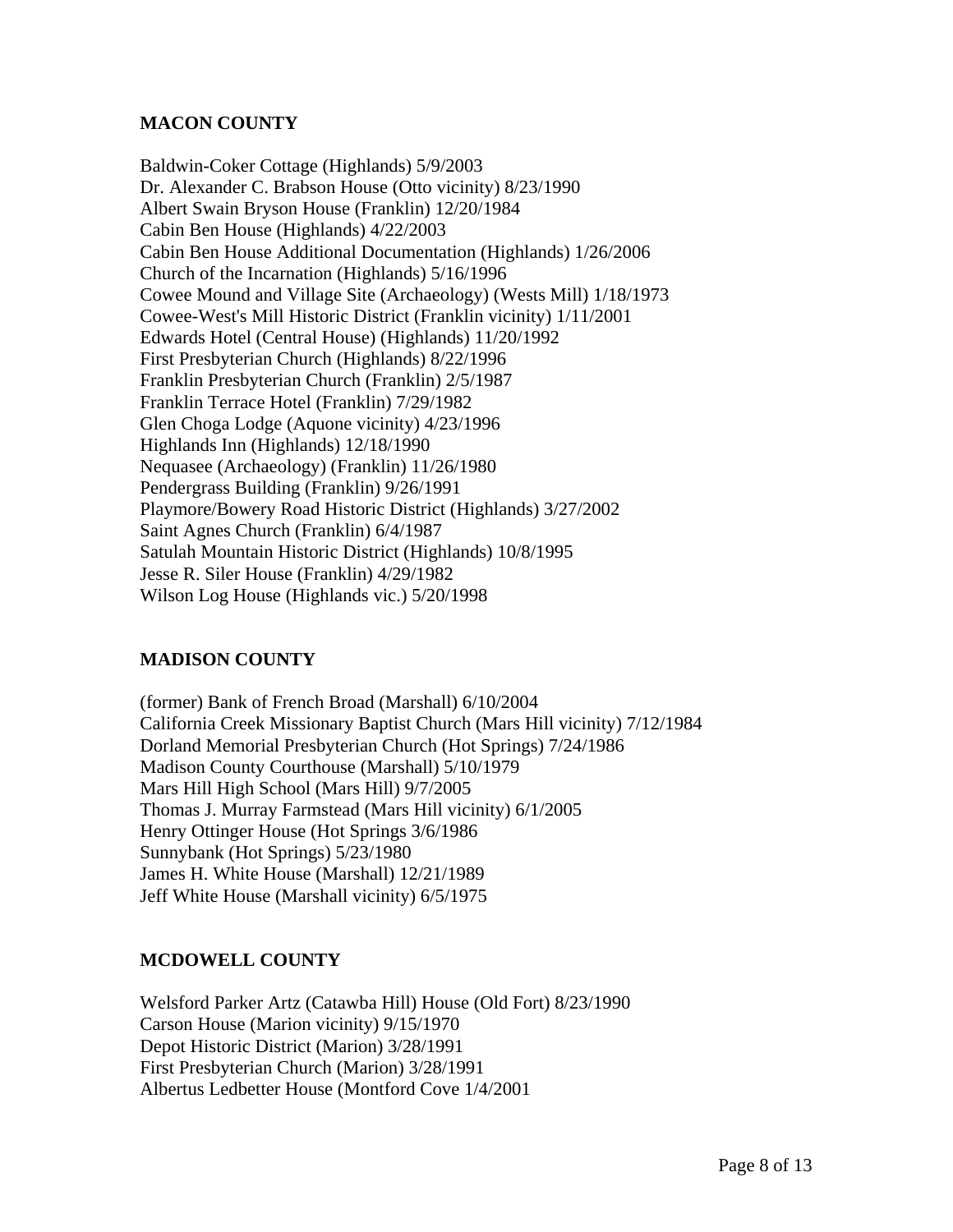(former) Linville Falls Tavern (Linville Falls) 12/28/2000 Lone Beech House (Marion) 6/2/1995 Main Street Historic District (Marion) 3/28/1991 Main Street Historic District Boundary Expansion () McDowell County Courthouse (Marion) 5/10/1979 St. John's Episcopal Church (Marion) 3/28/1991 St. Matthew's Lutheran Church (Marion) 3/28/1991

# **MITCHELL COUNTY**

Church of the Resurrection (Little Switzerland) 3/5/1999 Dellinger Mill (Hawk vicinity) 11/19/1998 Downtown Spruce Pine Historic District (Spruce Pine) 8/28/2003 Gunter Building (Spruce Pine) 3/1/2002 Mitchell County Courthouse (Bakersville) 5/10/1979 Penland School Historic District (Spruce Pine 12/10/2003 John N. Peterson Farm (Poplar vicinity) 12/6/1990 Henry Willis House (Penland vicinity) 7/14/1988

# **POLK COUNTY**

Blackberry Hill (Mills House) (Tryon vicinity) 11/21/1974 Block House Site (Tryon vicinity) 10/15/1970 Church of the Transfiguration (Saluda) 11/26/1982 Friendly Hills (Tryon vic.) 6/26/1998 Green River Plantation (Cox Store vicinity) 3/28/1974 J.G. Hughes House (Columbus) 5/5/1989 John Hiram Johnson House (Saluda vicinity) 2/7/1994 Reverend Joshua D. Jones House (Mill Spring) 9/26/1991 Mills-Screven Plantation (Tryon vicinity) 2/3/1983 Pine Crest Inn (Tryon) 4/15/1982 Polk County Courthouse (Columbus) 11/8/1974 Railway Clerks' Mountain Home (Saluda vicinity) 7/28/2000 Ryder Hall (Saluda) 9/15/2005 Saluda Main Street Historic District (Saluda) 5/29/1996 Seven Hearths (Tryon vicinity) 3/26/1976

# **RUTHERFORD COUNTY**

Bechtler Mint Site # 31RF157 (Rutherfordton 4/14/1997 Carrier Houses (Rutherfordton) 6/19/1992 Cliffside Public School (Cliffside) 1/26/1998 Cool Springs High School (Forest City) 7/8/1999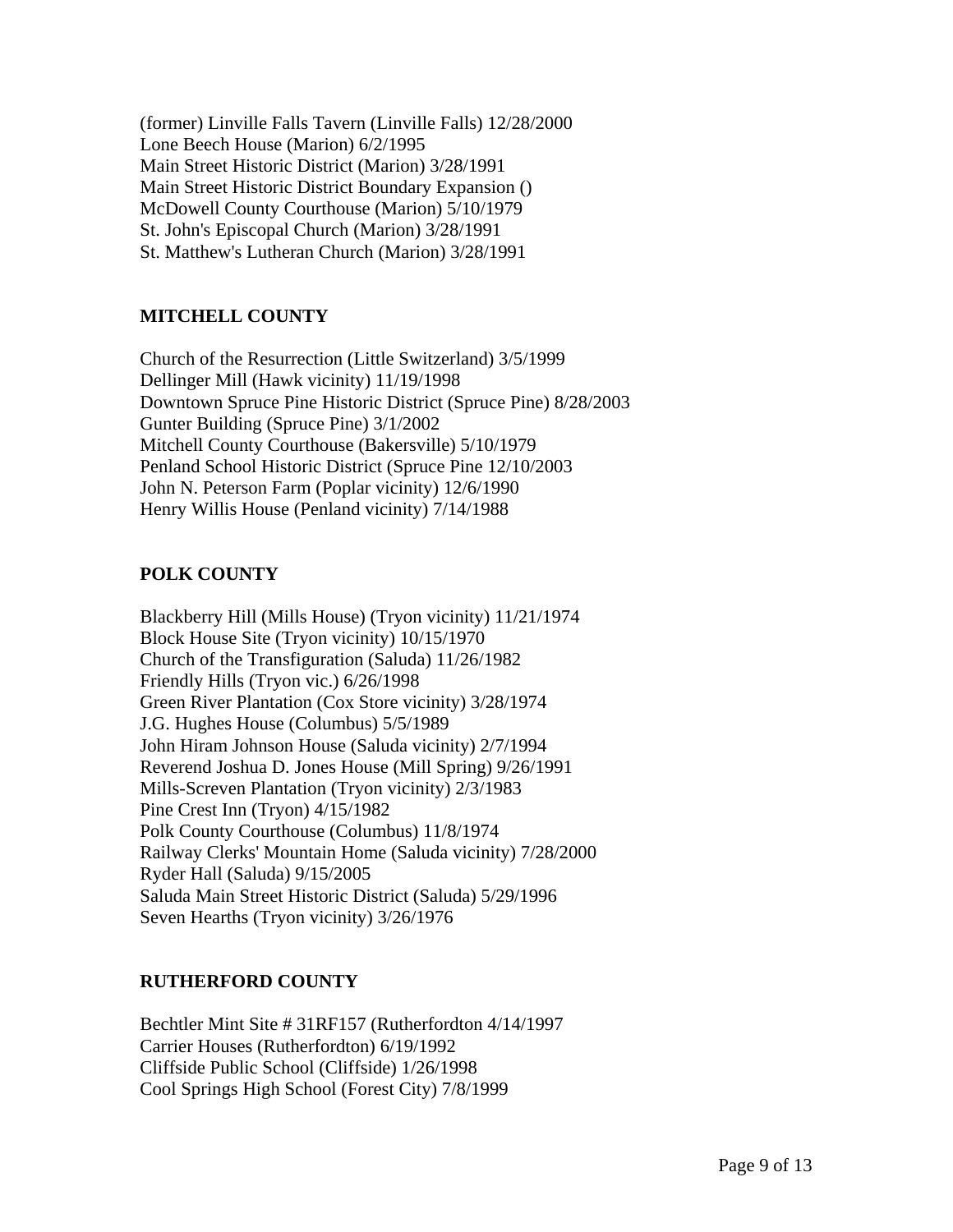East Main Street Historic District (Forest City) 12/23/2005 Forest City Baptist Church (First Baptist Church) (Forest City) 9/14/1989 Fox Haven Plantation (Green Hill 10/14/1972 Henrietta-Caroleen High School (Mooresboro 12/16/2005 James Dexter Ledbetter House (Forest City vicinity) 6/14/1982 George W. Logan House (Jobe Hill) (Rutherfordton 2/20/1986 Main Street Historic District (Forest City) 2/14/2002 (Rutherfordton) Main Street Historic District (Rutherfordton) 12/7/1995 Main Street Historic District Boundary Expansion (Forest City) 6/9/2004 Melton-Fortune Farmstead (Golden Valley 7/11/1985 Pine Gables (Lake Lure vic.) 11/30/1999 Rutherford County Courthouse (Rutherfordton) 5/10/1979 Rutherfordton-Spindale Central High School (Rutherfordton) 2/3/1993 Saint Luke's Chapel (Rutherfordton) 1/14/1992 Trinity Lutheran Church (St. John's Episcopal Church) (Rutherfordton) 3/24/1972 Washburn Historic District (Washburn) 2/20/2002 Washburn Historic District Boundary Expansion (Bostic vicinity) 1/25/2006 Max T. Watson House (Forest City) 10/15/2001

# **SURRY COUNTY**

(former) Bank of Pilot Mountain (Pilot Mountain) 12/1/1997 W.F. Carter House (Mount Airy) 8/18/1983 William Carter House (Mount Airy vicinity) 3/15/1990 Cedar Point (Richard Gwyn House) (Elkin) 9/11/2003 Hugh Chatham Memorial Hospital (Elkin) 5/2/2002 C.C. Cundiff House (Siloam) 7/21/1983 Downtown Elkin Historic District (Elkin) 11/1/2000 Edwards-Franklin House (Bernard Franklin House) (Dobson vicinity) 4/24/1973 Thomas Hauser Farm (Pinnacle vicinity) 3/1/2002 Haystack Farm (Oak Grove vicinity) 12/17/1982 Edgar Harvey Hennis House (Mount Airy) 2/20/1986 William Alfred Moore House (Mount Airy) 3/6/1986 Mount Airy Historic District (Mount Airy) 10/3/1985 North Carolina Granite Corporation Quarry Complex (Mount Airy vicinity) 8/6/1980 Renfro Mill (Mount Airy) 10/12/2000 Rockford Historic District (Rockford) 8/27/1976 Surry County Courthouse (Dobson) 5/10/1979 Trinity Episcopal Church (Mount Airy) 1/9/1986

# **SWAIN COUNTY**

Frye-Randolph House and Fryemont Inn (Bryson City) 12/2/1982 Governor's Island (Kituhwa) (Archaeology) (Bryson City vicinity) 6/4/1973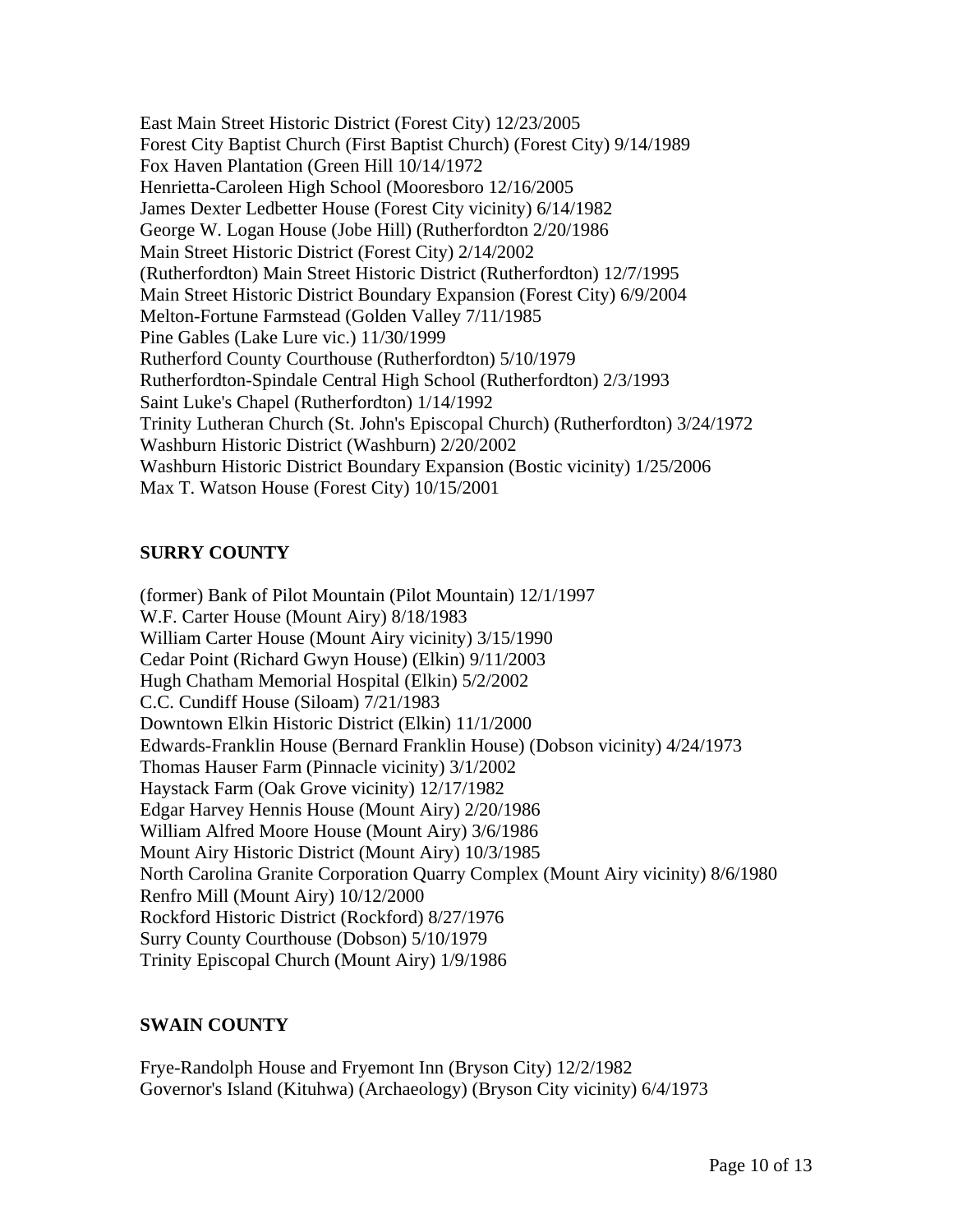Hall Cabin (J.H. Kress Cabin) (Federal Nomination) (Fontana vicinity) 1/30/1976 Abel Hyatt House (Bryson City vicinity) 3/22/1991 Nununyi Mound and Village Site (Archaeology) (Cherokee vicinity) 1/22/1980 Oconaluftee Archaeological District (Oconaluftee 2/19/1982 Smokemont Baptist Church (Federal Nomination) (Cherokee vicinity) 1/1/1976 Swain County Courthouse (Bryson City) 5/10/1979

# **TRANSYLVANIA COUNTY**

Biltmore Forest School (Federal Nomination) (Brevard vicinity) 11/19/1974 William Breese, Jr. House (Brevard) 6/23/1983 Brevard College Stone Fence and Gates (Brevard) 12/21/1993 Dr. Max and Claire Brombacher House (Brevard) 10/15/2001 Cantrell Creek Black Forest Lodge (Federal Nomination) (Brevard vicinity) William Deaver House (Brevard vicinity) 8/13/1979 Flem Galloway House (Calvert vicinity) 2/24/1995 Godfrey-Barnette House (Brevard) 12/30/1993 Hanckel-Barclay House (Brevard) 12/9/1999 Hanckel-Barclay House Boundary Expansion (Brevard) 7/20/2000 Hillmont (Lake Toxaway) 10/16/1986 Lake Toxaway United Methodist Church (Lake Toxaway 2/18/1994 Main Street Historic District (Brevard) 9/6/2002 McMinn Building (Brevard) 2/18/1994 Morgan's Mill (Brevard vicinity) 8/16/1979 Saint Philip's Episcopal Church (Brevard) 12/30/1997 Silvermont (Brevard) 7/9/1981 Transylvania County Courthouse (Brevard) 5/10/1979

# **WATAUGA COUNTY**

Bollinger-Hartley House (Blowing Rock) 3/9/1995 (former) Cove Creek High School (Sugar Grove) 6/18/1998 East Tennessee and Western North Carolina RR Locomotive #12 (Blowing Rock 3/12/1992 Ben Farthing Farm (Sugar Grove 1/4/1993 Gragg House (Blowing Rock 10/25/1973 Green Park Historic District (Blowing Rock) 8/19/1994 Green Park Inn (Blowing Rock) 6/3/1982 Jones House (Boone) 3/25/1987 Mast Farm (Valle Crucis 1/20/1972 Mast General Store (Valle Crucis 4/3/1973 (former) Randall Memorial Building (Blowing Rock) 3/14/1991 United States Post Office (Boone) 1/11/1996 Valle Crucis Historic District (Valle Crucis) 2/2/2005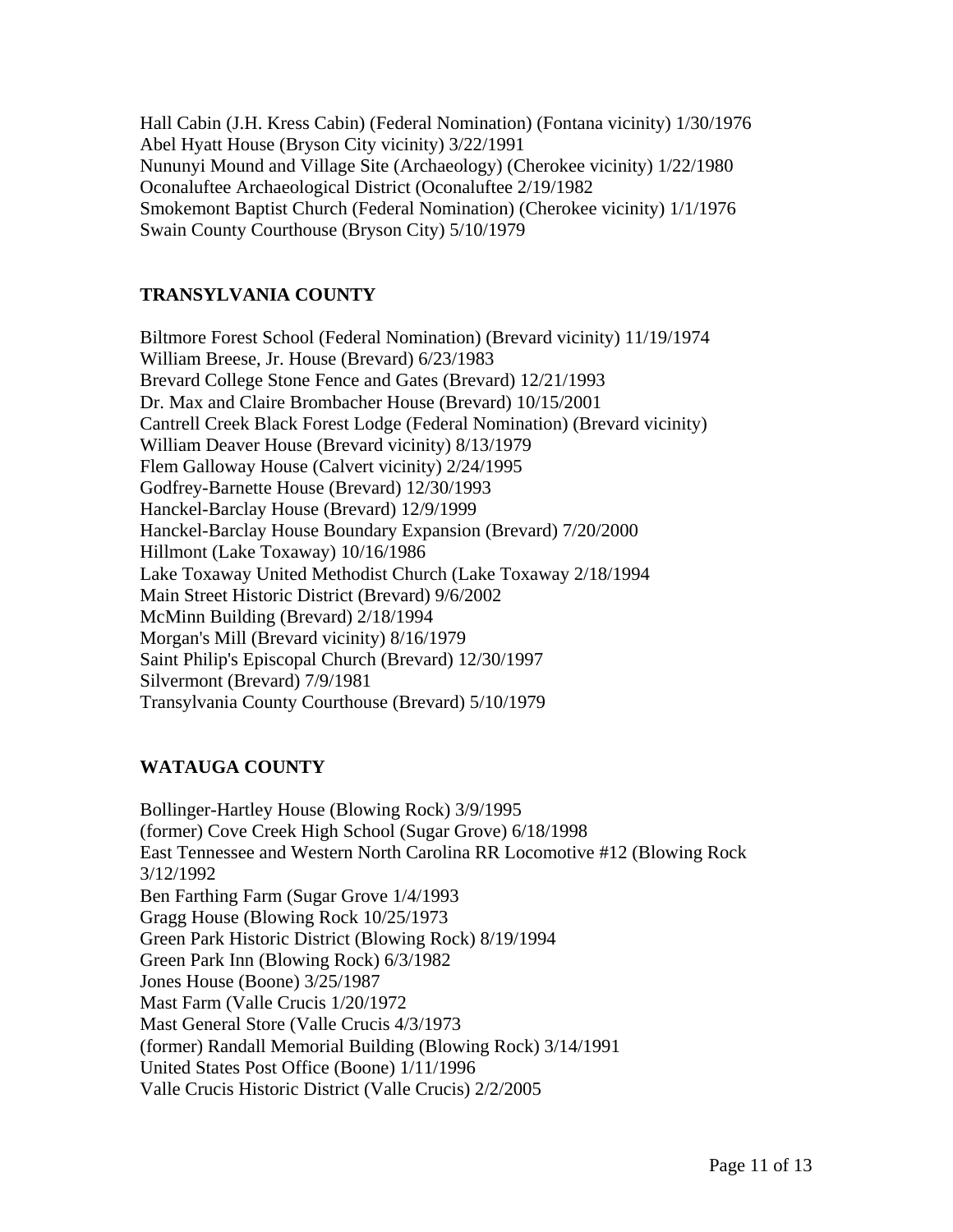Valle Crucis Episcopal Mission (Valle Crucis 9/9/1993 Vardell Family Cottages (Blowing Rock) 3/12/2001 Ward Family House (Sugar Grove 5/23/1997 Westglow (Elliot Daingerfield House) (Blowing Rock 8/13/1979 Wilson-Vines House (Bethel vicinity) 12/22/1997

#### **WILKES COUNTY**

Brown-Cowles House and Cowles Law Office (Wilkesboro) 8/24/1982 Claymont Hill (Ronda vicinity) 9/12/1985 Robert Cleveland Log House MOVED (Wilkesboro) 2/1/1972 Downtown Main Street Historic District (North Wilkesboro) 5/9/2003 Elkin Creek Mill (Elkin vicinity) 4/29/1982 Federal Building (Wilkesboro) 8/24/1982 J.T. Ferguson Store (Wilkesboro) 8/24/1982 Thomas B. Finley Law Office (Wilkesboro) 8/24/1982 J.L. Hemphill House (Wilkesboro) 8/24/1982 Holbrook Farm Complex (Trap Hill vicinity) 11/29/1978 Johnson-Hubbard House (Wilkesboro) 8/24/1982 Old Wilkes County Jail (Wilkesboro) 2/18/1971 Southern Railway Depot (North Wilkesboro) 9/10/2004 St. Paul's Episcopal Church and Cemetery (Wilkesboro) 8/24/1982 Traphill Historic District (Traphill) 5/22/1980 Wilkes County Courthouse (Wilkesboro) 5/10/1979 Wilkesboro Presbyterian Church (Wilkesboro) 8/24/1982 Wilkesboro-Smithey Hotel (Wilkesboro) 8/24/1982

# **YADKIN COUNTY**

Davis Brothers Store (East Bend) 1/21/1994 Donnaha Site (Archaeology) (East Bend vicinty) 12/6/1978 Durrett-Jarratt House (Enon Vicinity) 5/23/1997 Glenwood (Enon vicinity) 8/13/1979 Morse-Wade Building (Yadkin Valley Hotel) (East Bend) 4/6/2005 Richmond Hill Law School (Rockford vicinity) 10/15/1970 Second Yadkin County Jail (Yadkinville) 7/21/1988 The White House (Sofley House) (Huntsville) 6/1/1982

# **YANCEY COUNTY**

David M. Buck House (Bald Mountain) 4/25/2001 Chase-Coletta House (Burnsville) 6/16/2004 (former) Citizens Bank Building (Burnsville) 3/29/1990